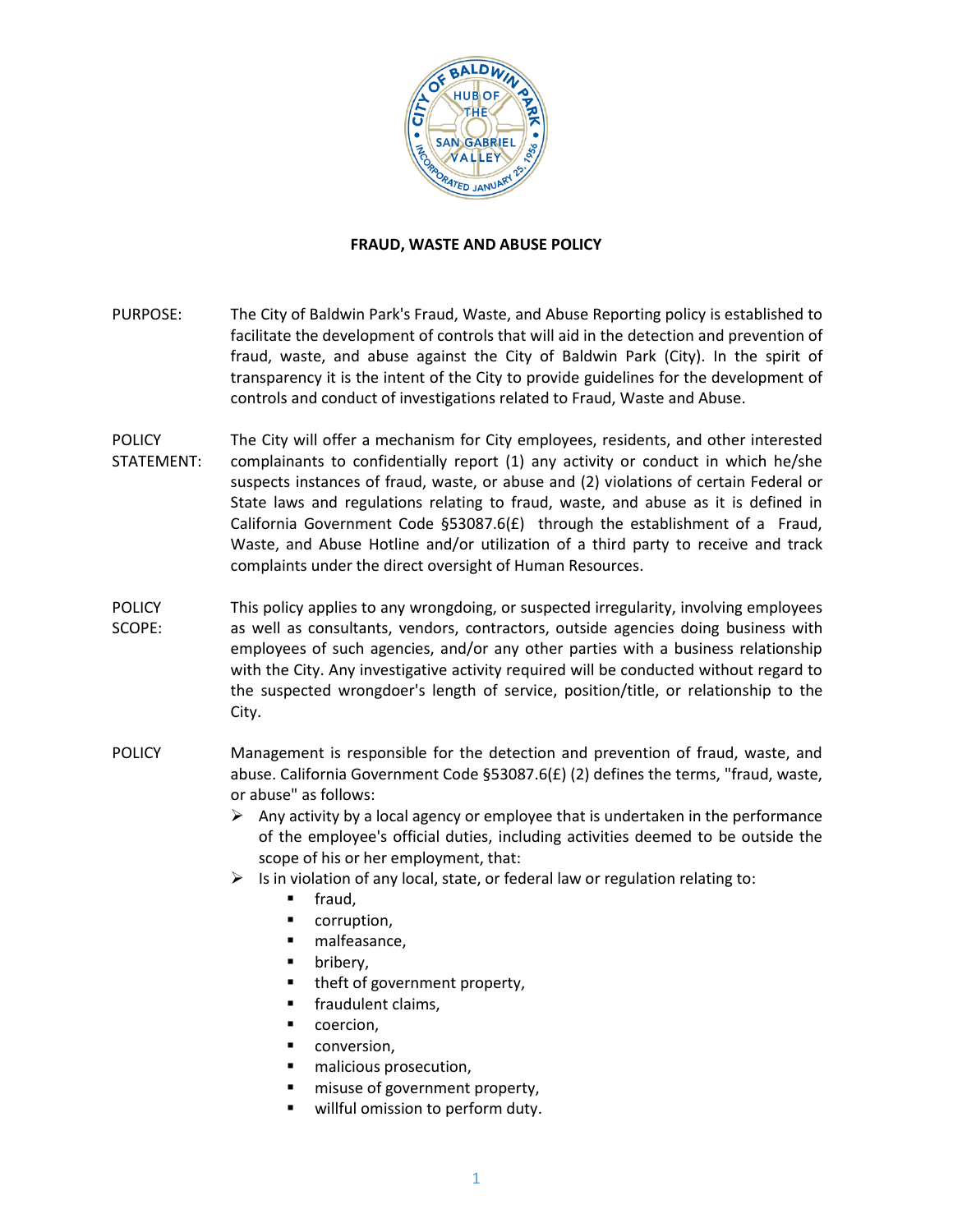- **E** is economically wasteful,
- **Involves gross misconduct**

Each member of the City's Executive Team will be familiar with the types of improprieties that might occur within his or her area of responsibility, and be alert for any indication of irregularity. Any irregularity that is detected or suspected must be reported immediately to the Director of Finance and Director of Human Resources herein referred to as the Human Resources and Risk Manager, and/or a third party contracted to receive complaints or coordinate investigations with the appropriate entities and personnel. Some of these improprieties may be defined as follows:

| <b>Violation</b>                    | <b>Definition</b>                                                                                                                                                       | <b>Complaint Code</b>                                                                                                                                                                              |  |
|-------------------------------------|-------------------------------------------------------------------------------------------------------------------------------------------------------------------------|----------------------------------------------------------------------------------------------------------------------------------------------------------------------------------------------------|--|
| Fraud                               | A known misrepresentation of the<br>truth or misstatement of fact intended<br>to result in personal or financial gain to<br>the City's detriment.                       | Fraud, Accounting/Audit<br><b>Irregularities</b>                                                                                                                                                   |  |
| Theft of government<br>property     | Unauthorized taking into one's<br>possession of property owned by the<br>City                                                                                           | Theft of Cash, Goods, and Services                                                                                                                                                                 |  |
| Fraudulent claims                   | A misrepresentation of facts in a claim<br>to receive compensation                                                                                                      | <b>Fraudulent Insurance Claims</b>                                                                                                                                                                 |  |
| Conversion                          | The wrongful possession of or<br>interference with the City's property<br>as if it was one's own                                                                        | Theft of Cash, Goods and Services                                                                                                                                                                  |  |
| Misuse of<br>government<br>property | Misuse of City's property                                                                                                                                               | Waste                                                                                                                                                                                              |  |
| Corruption                          | The impairment of a public official's<br>duties by bribery                                                                                                              | Release of Proprietary Information                                                                                                                                                                 |  |
| Malfeasance                         | Wrong doing or misconduct by a public<br>official                                                                                                                       | Conflict of Interest Theft of Time<br>Unauthorized Discounts Wage and<br><b>Hour Issues Customer Relations</b><br>Policy Issues Safety Issues and<br><b>Sanitation Product Quality</b><br>Concerns |  |
| <b>Bribery</b>                      | The corrupt payment, receipt, or<br>solicitation of a private favor for official<br>action                                                                              | Kickbacks Improper Loans to City<br><b>Officials</b>                                                                                                                                               |  |
| Coercion                            | Compulsion by physical force or threat<br>of physical force; threat of taking or<br>withholding official action or causing<br>an official to take or withhold an action | <b>Retaliation Against Whistleblowers</b>                                                                                                                                                          |  |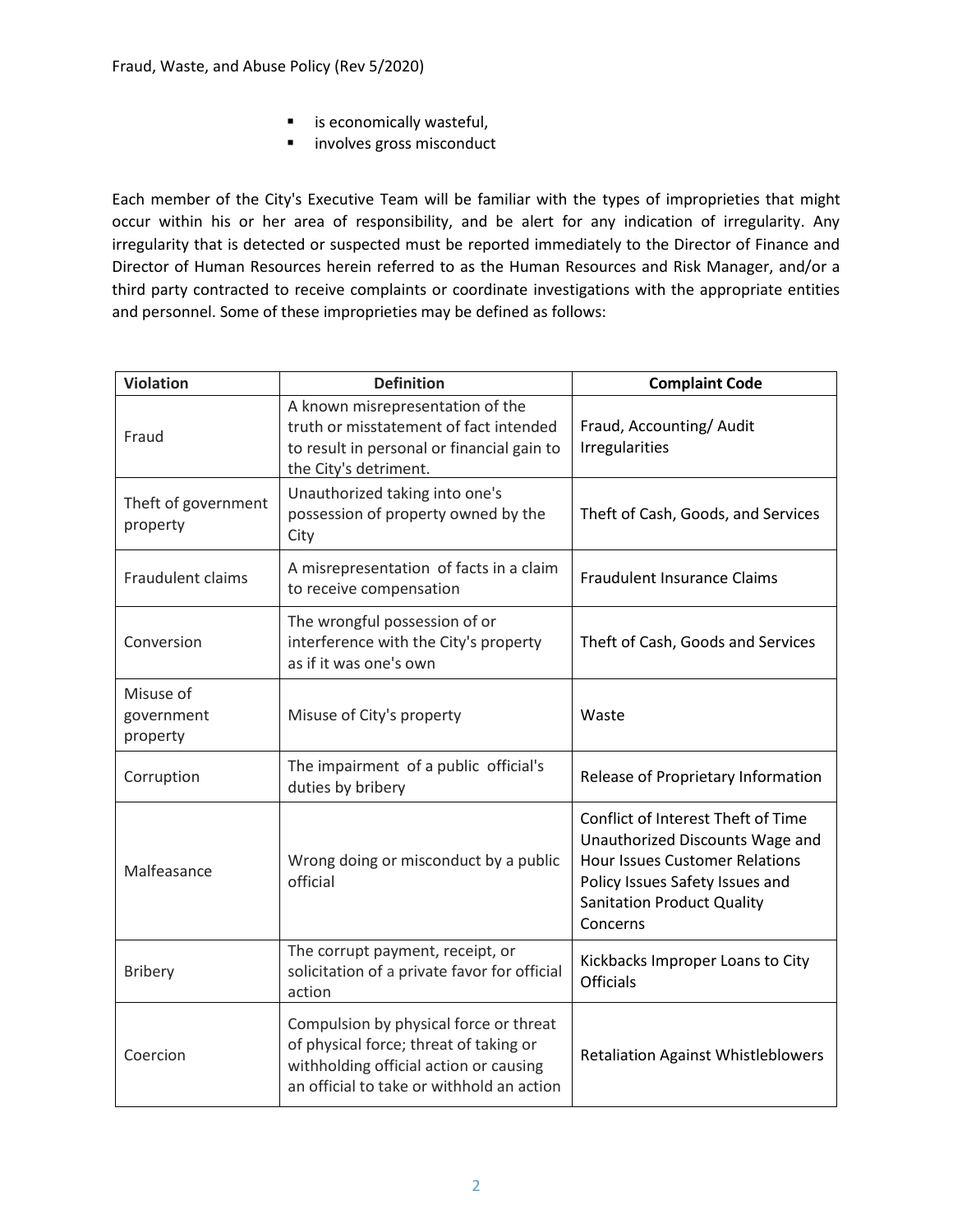| Malicious<br>prosecution            | Intentionally (and maliciously)<br>instituting and pursuing (or causing to<br>be instituted or pursued) a legal action<br>that is brought without probable cause<br>and dismissed in favor of the victim<br>that caused damages | Abuse |
|-------------------------------------|---------------------------------------------------------------------------------------------------------------------------------------------------------------------------------------------------------------------------------|-------|
| Willful omission to<br>perform duty | Intentional neglect to take action<br>required by law or contract                                                                                                                                                               | Abuse |

Complaints received that allege certain Labor-Management Issues such as Discrimination, Sexual Harassment, Substance Abuse, and Workplace Violence/Threats are not included in the statutory definition of fraud, waste, or abuse and are not in the purview of this policy. However, these complaints are forwarded to the appropriate management and human resources for review and action.

## **INVESTIGATION RESPONSIBILITIES:**

The Director of Finance and Human Resources and Risk Manager have the primary responsibility for the investigation of all suspected acts as defined in the policy. If the investigation substantiates that inappropriate activities have occurred, the Director of Finance and Human Resources and Risk Manager will issue reports to appropriate designated personnel and, if appropriate, to the City Council in accordance with the Brown Act. If a complaint involves the City Manager, Director of Finance, Human Resources and Risk Manager and Appointed or Elected Officials, an outside investigator shall be appointed to conduct the investigation.

Decisions to prosecute or refer the examination results to the appropriate law enforcement and/or regulatory agencies for independent investigation will be made in conjunction with legal counsel and the City Manager, as will final decisions on disposition of the case except to the extent that the initiation of litigation may require approval by the City Council.

## **CONFIDENTIALITY:**

The Director of Finance and Human Resources and Risk Manager shall treat all information received confidentially. Any employee who suspects inappropriate activity shall notify the Director of Finance and Human Resources and Risk Manager immediately, and should not attempt to personally conduct investigations or interviews/interrogations related to any suspected act (see REPORTING PROCEDURE section below).

Investigation results will not be disclosed or discussed with anyone other than those who have a legitimate need to know. This is important in order to avoid damaging the reputations of persons suspected but subsequently found innocent of wrongful conduct and to protect the City from potential civil liability. Public disclosure shall be made only in accordance with applicable law.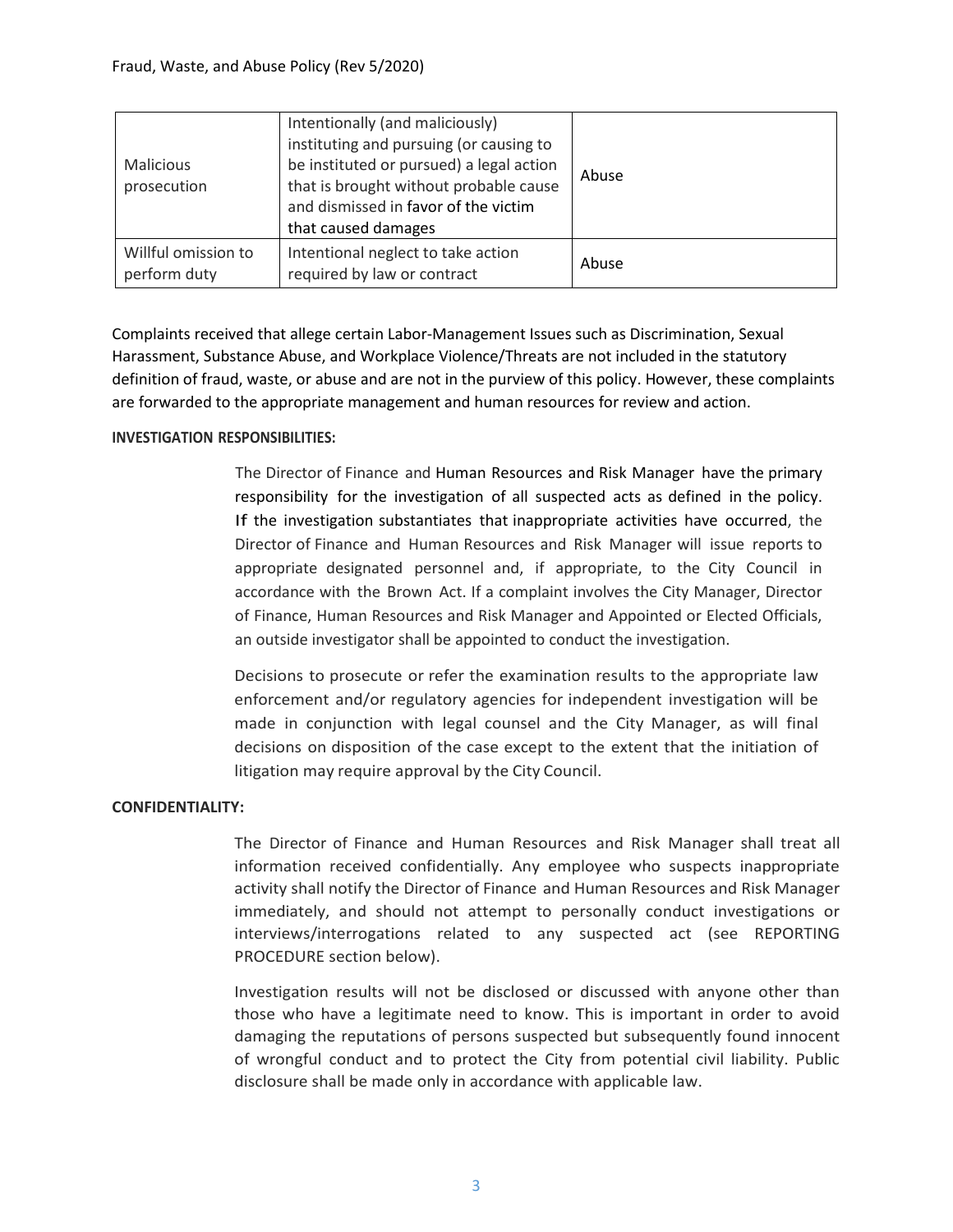#### **AUTHORIZATION FOR INVESTIGATING SUSPECTED FRAUD, WASTE, AND ABUSE:**

The Director of Finance and Human Resources and Risk Manager, or authorized representative, will have access to, and authority to examine any and all records, documents, systems and files of the City and/or other property of any City department, office or agency. It is the duty of any officer, employee or agent of the City having control of such records to permit access to, and examination thereof, upon the request of the Director of Finance and Human Resources and Risk Manager or their authorized representative. It is also the duty of any such officer, employee or agent to fully cooperate with the Director of Finance and Human Resources and Risk Manager, or authorized representative, and to make full disclosure of all pertinent information. The Director of Finance and Human Resources and Risk Manager shall also be permitted accessto any and all records, documents, systems and files of any City vendor or contractor as allowed by City agreements and contracts.

#### **REPORTING PROCEDURES:**

Great care must be taken in the investigation of suspected improprieties or irregularities so as to avoid mistaken accusations or alerting suspected individuals that an investigation is under way.

Any employee, or other interested complainant, who discovers or suspects fraudulent activity will have different options to report. Reporting can occur by:

- $\triangleright$  Hotline Reporting- calling the City's third party reporting firm.
- $\triangleright$  Hotline Reporting calling the City's hotline number managed by Human Resources.
- $\triangleright$  Online Reporting Web intake form located on the City of Baldwin Park website.

The following information is necessary to begin and continue processing a complaint/concern:

- $\triangleright$  The alleged misconduct involves a City employee, a contractor, or a vendor doing business with the City.
- $\triangleright$  Name of the individual(s) involved.
- $\triangleright$  Specific information regarding the alleged misconduct.
- $\triangleright$  Circumstances surrounding how the alleged misconduct occurred.
- $\triangleright$  Where or in what department the alleged misconduct occurred.
- $\triangleright$  When the alleged misconduct occurred.
- $\triangleright$  The conduct should meet the statutory definition of fraud, waste, and abuse found at California Government Code §53087.6(f) (2).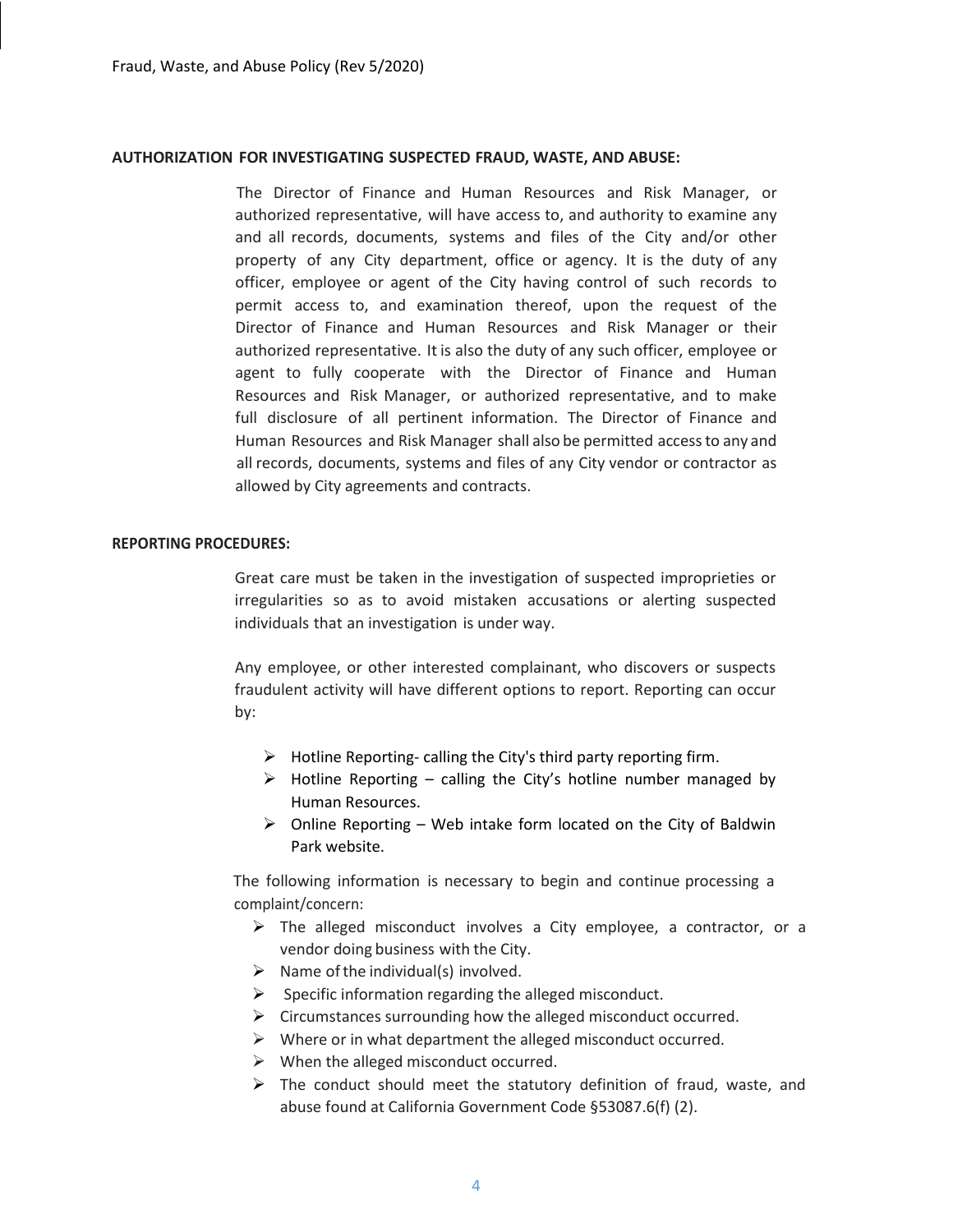During the initial review of complainant report(s), the Director of Finance and Human Resources and Risk Manager will hold in confidence information disclosed through the Hotline, and disclosed through the vendor contracted to investigate including the identity of the caller disclosing the information and the parties identified by the caller as allowed under applicable state law.

The complainant may remain anonymous to the extent allowed by law. All inquiries concerning the activity under investigation from the suspected individual, his or her attorney or representative, or any other inquirer should be directed to the Director of Finance and Human Resources and Risk Manager: No information concerning the status of an investigation will be given out. The proper response to any inquiry is: "There is no information to report at this time." No reference should be made to "the allegation," "the crime," "the fraud," "the forgery," "the misappropriation," or any other specific fraud reference when referring to any report.

The reporting individual should be informed of the following:

- $\triangleright$  Do not contact the suspected individual in an effort to determine facts or demandrestitution.
- $\triangleright$  Do not discuss the case, facts, suspicions, or allegations with anyone unless specifically asked to do so by the City Attorney or the Director of Finance and Human Resources and Risk Manager.

#### **DISCIPLINE:**

Once the investigation provides firm indicators through probative evidence that an employee might be subject to disciplinary action by his/her department for the subject matter of the investigation, the Director of Finance and Human Resources and Risk Manager will work with the City Manager, City Attorney, and/or department director to ensure a disciplinary process in accordance to the City's Personnel Rules and any other applicable law, rule, or regulation.

#### **ADMINISTRATION:**

For the purpose of this Administrative Policy, the City Manager has designated the Director of Finance and Human Resources and Risk Manager to be responsible for the administration, revision, interpretation, and application of this policy. The policy will be reviewed periodically and revised as needed. The Director of Finance and Human Resources and Risk Manager may develop any other policies or procedures as necessary to implement this Administrative Policy.